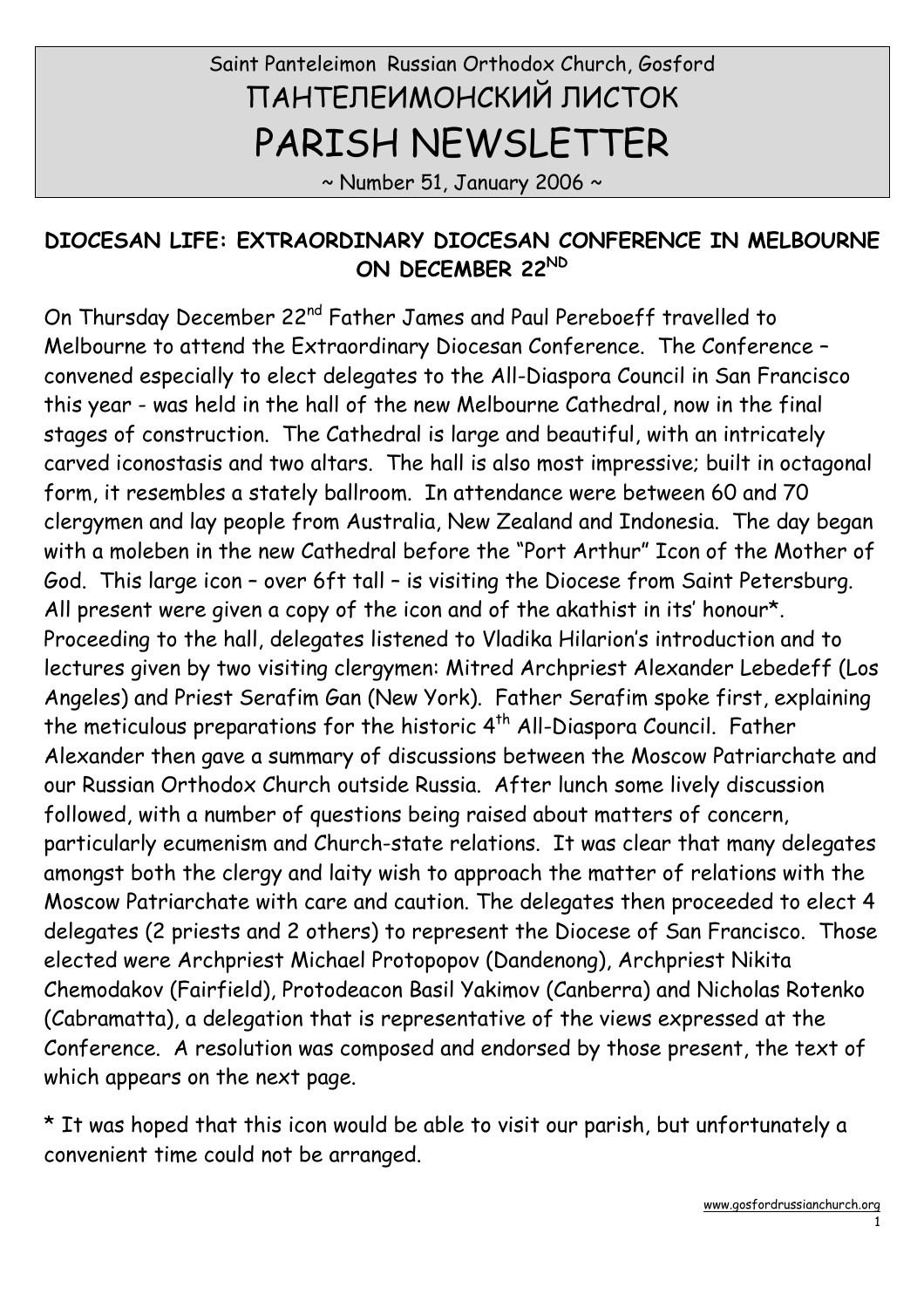# THE RESOLUTION OF THE EXTRAORDINARY ASSEMBLY OF THE DIOCESE OF SYDNEY, AUSTRALIA AND NEW ZEALAND

The delegates attending this Assembly, representing the parishes, communities, monasteries and convents, heard the Epistle of His Eminence Metropolitan Laurus to the Assembly. The placid, calm and loving tone of the Epistle, and His Eminence's mentioning of the possibility of Eucharistic communion with the Moscow Patriarchate only on the condition that all questions separating us are resolved in accordance with our positions of principle, once more inspired and strengthened the trust we have in the wise leadership of our First Hierarch.

With a feeling of gratitude and loyalty, the Assembly wishes His Eminence, the Helmsman sent by the Lord God, strength and steadiness in steering the Ship of the Church Abroad to a successful goal indicated by God.

Hearing the lectures delivered by the Secretary of the Commission on talks with the Moscow Patriarchate and by the member of the Pre-Council Committee preparing the IV All-Diaspora Council, and discussing all the questions troubling the delegates themselves, after moderate debate, we found it necessary to note that the Diocesan Assembly was attended by delegates of parishes and monasteries of the Diocese of Sydney, Australia and New Zealand. Based on their opinions and statements, the Assembly expresses the hope that the process of spiritual reconciliation with the Moscow Patriarchate would develop at a moderate pace. Among the questions of spiritual principle, the first that requires resolution is the role of the active participation of the Moscow Patriarchate, through its representatives, in the World Council of Churches.

We think that unity must occur organically, naturally and in an unforced way. Without a doubt, this is possible only through the presence of zealous and loving attitude towards the duty of serving the Truth.

We appeal to the Council of Bishops of the Russian Orthodox Church Outside of Russia with the request that they not neglect our opinion and desire to avert any divisions in our Church.

We call upon our flock to pray to the Lord in earnest that His holy will for all of us be done!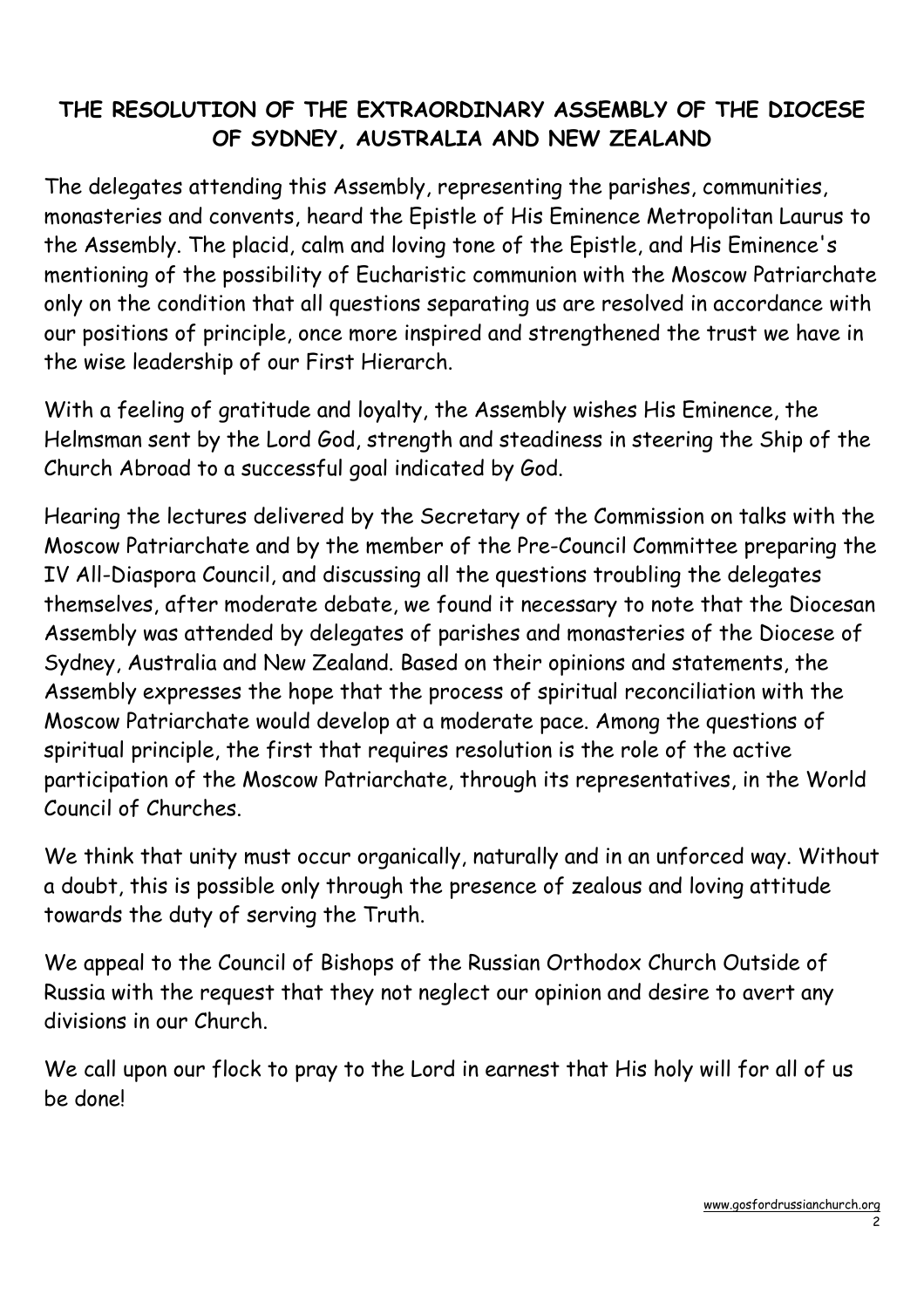#### CHURCH LIFE: SPECIAL PRAYERS AT DIVINE LITURGY BETWEEN NOW AND MAY 2006

In mid-December, Father James posted out to all parishioners copies of a letter from the Synod of Bishops to all the faithful of the Russian Orthodox Church outside Russia. The letter primarily focused on the discussions between our church and the Moscow Patriarchate, and upon the forthcoming All-Diaspora Council. The Synod has directed that two additional petitions be added to the litany after the Gospel at each Divine Liturgy. These petitions are as follows:

"O all-good Master, watch over Thy flock and all the children of the Russian Church Abroad, that we may bring about the structuring of our Church in a manner well-pleasing to Thee. Grant us the spirit of wisdom and understanding; instil in our hearts the spirit of the fear of God, the spirit of piety and zeal for the glory of Thy holy name. Guard us against all temptations, stumbling-blocks and divisions, that being bound together, one to another, by the bond of love for Thee, our Master, we may without hindrance perform the work of our ministry for the edification of the Holy Church as the one Body of Christ. We pray Thee, O greatly Merciful One: Hearken and have mercy!

"O good Shepherd, Who hast promised to gather Thy scattered sheep into a single flock, put down scandal and division within the Church; all who have strayed from Thy path do Thou lead to repentance and a knowledge of the Truth, and return them to Thy fold; and confirm us all in the Orthodox Faith and the doing of Thy commandments. We pray Thee: Hearken and have mercy!"

In accordance with the Synod's directive, we will include these prayers at each Divine Liturgy. Individuals wishing to do so could also add these petitions with their morning or evening prayers, simply reading one or both as time allows.

#### PARISH LIFE: CHURCH CLEAN-UP ON DECEMBER 28TH

On Wednesday December  $28<sup>th</sup>$  a number of parishioners - about 15 in all - met at church in order to give things a good cleaning in preparation for Christmas. All the furniture was removed and polished; the oil lamps were cleaned, polished and filled; the icons were dusted and cleaned; the floors were scrubbed; the green vestments were ironed and set out in church; and in general, everything was set in order. The church looked beautiful for the Christmas services on January  $6^{th}$  and  $7^{th}$  - the first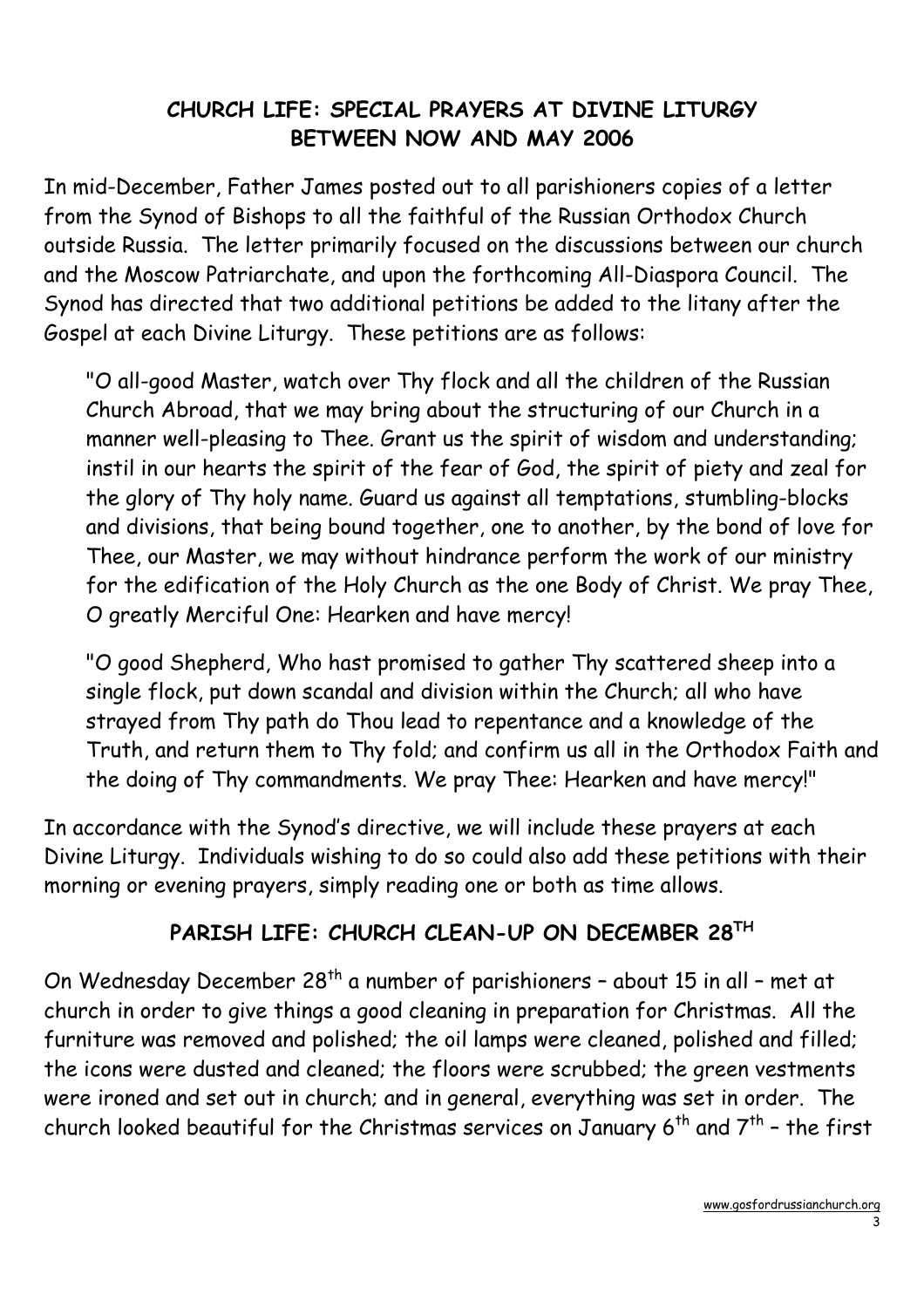services of 2006 – as a result. Many thanks to all who were able to help out on the day.

#### PARISH LIFE: SPIDER WARNING

On the evening of January 4<sup>th</sup>, Father James, George Karmadonoff and Anna Carles were working outside the main church doors, preparing the large Christmas tree that was later placed in the centre of church. As they worked, they were surprised by a somewhat unwelcome visitor: a funnel-web spider! As is well-known, these spiders are highly venomous, and their bites can be fatal. This one was certainly aggressive, and looked quite capable of giving a very nasty bite. The fact that one was found raises the concern that there could be more about, despite the urban setting of our church. Parents are encouraged to keep an eye on their children, and to warn them of the possibility of danger. The Parish Council will discuss the need for pest control at the earliest opportunity.

# COASTAL LIFE: BUSHFIRES

The Central Coast had a spectacular beginning to the New Year, with bushfires ravaging areas around Kariong, Woy Woy and Umina Beach. Many people were evacuated from their homes, and some homes were lost to the flames. Sadly, one Saint John Ambulance volunteer died whilst on duty. A drive along Woy Woy Road from the Peninsula to Kariong is a sobering experience – vast areas of bush have been destroyed, and homes by the road are visibly damaged. No parishioners were seriously endangered, although the homes in Father James' street at Umina Beach were evacuated, and the flames came as close as 50 metres away. Father James and family were in Melbourne that weekend, but a friend staying at their home kept them in the picture, and Peter and Tanya Iliuk (also in Umina Beach, but a little farther from the fires) also kindly assisted with news reports and offers of evacuation assistance. All of this gives cause for reflection: how quickly it is that material things can be lost; the importance of turning to God with prayer for deliverance; and the many ways in which we can help and console one another.

# VISIT TO OLD MELBOURNE CATHEDRAL

As mentioned above, Father James and his family were in Melbourne over the New Year weekend. Although it is well-known to those of us from NSW that Melbourne is a cold and gloomy place, the heat that weekend was stifling, as elsewhere around the country. Visiting Victoria for a family wedding, Father James, Matushka and the children took the opportunity to attend vigil (arriving a little late after Father James had everyone board the wrong tram!) and Divine Liturgy at the old Holy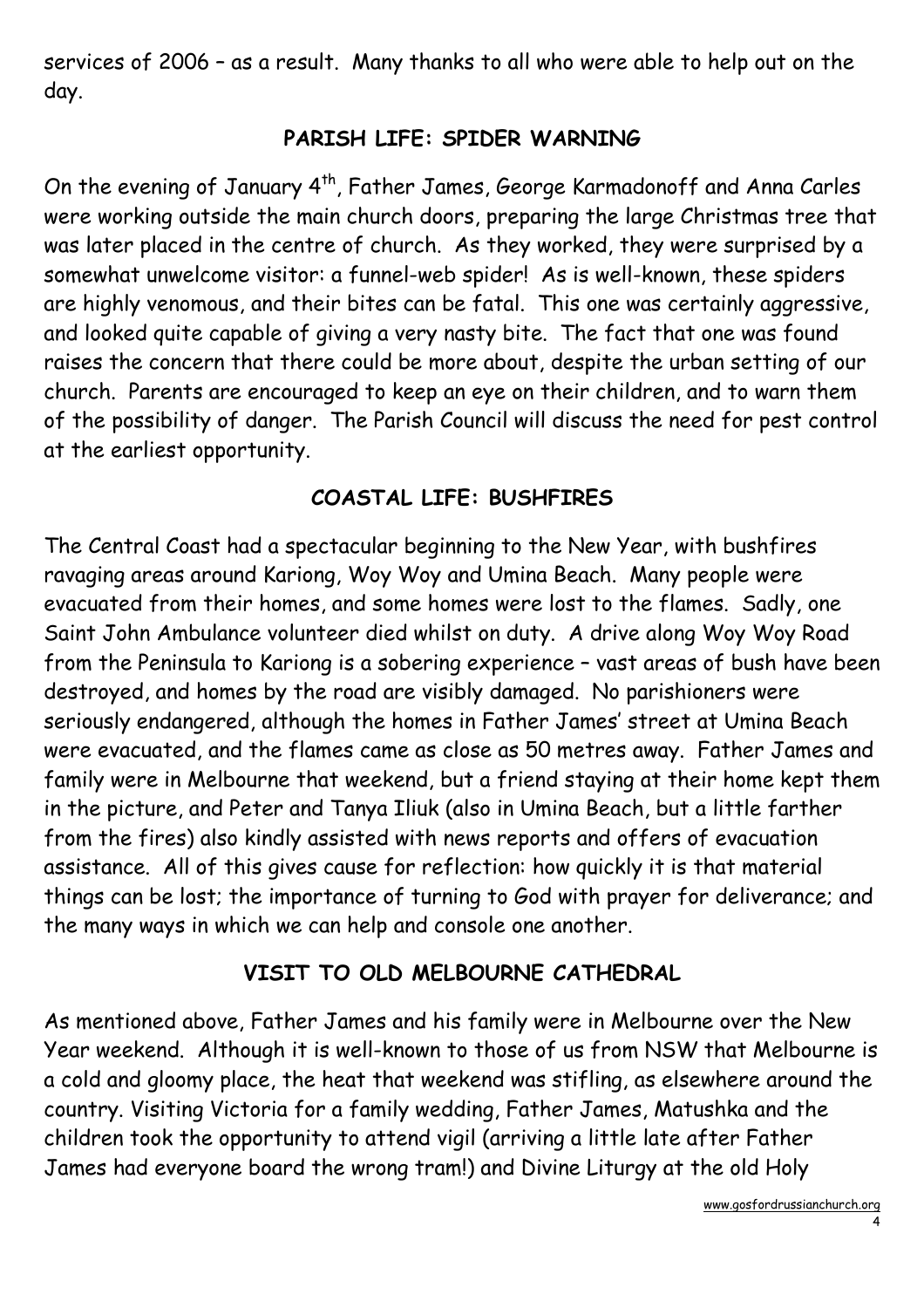Protection Cathedral in Collingwood. The services at the Melbourne cathedral are conducted in Slavonic and English, as at Gosford, with the addition of some petitions in Greek. The cathedral parish is large, diverse and vibrant. This was the first time that Father James had had the opportunity to serve in an interstate church, and so the experience was an interesting one. It was nevertheless nice to return home to our little church at West Gosford for the beautiful Christmas services.

# VLADIMIR CHILDREN'S FUND

Our parishioner Katya Rubbo recently passed on some positive news about her involvement with the Vladimir Children's Fund. In early December she and her husband Michael screened their film on Russian families at Saint Vladimir's Church in Centennial Park. The screening went very well, with Katya reporting that more and more people are deciding to get involved and help poor families and the rebuilding of life in Russia.

Donations totalling A\$500.00 were received on the day, and to this was added a further A\$100.00 of donations from our Gosford parish, all of which was sent over to the Vladimir Children's Fund.

During the last two and a half years Katya and Michael have collected A\$3600.00 to provide help to over 16 Russian families. The money provides food and medical care for sick children. Katya has asked that her thanks be passed on to all that have assisted in this good work. May the Lord bless you!

#### PARISH LIFE: THEOPHANY SERVICES

In the second half of January we have services for the Great Feast of Theophany, or the Baptism of the Lord. After the festal services and the Great Blessing of Waters, Father James will as usual be visiting parish homes to pray and bless each one with Holy Water. Theophany house-blessing has been a part of parish life now since 2002. Those families interested in having their home blessed again this year should either write their name on the list at the candle desk in church, or call Father James. He will be blessing homes on the feast-day itself - Thursday January 19 $^{\sf th}$  and again on the following Saturday - January  $21^{st}$ . What is involved in house blessing? Father James begins the service before the main icons in the home, then sprinkles holy water throughout the house while singing the troparion and kontakion of the feast. Returning to the icons, he prays for the health and salvation of those living there, finally offering the cross for veneration and blessing the people themselves with holy water. It is a very nice service, and an important way of linking home and family life with the life of the Church.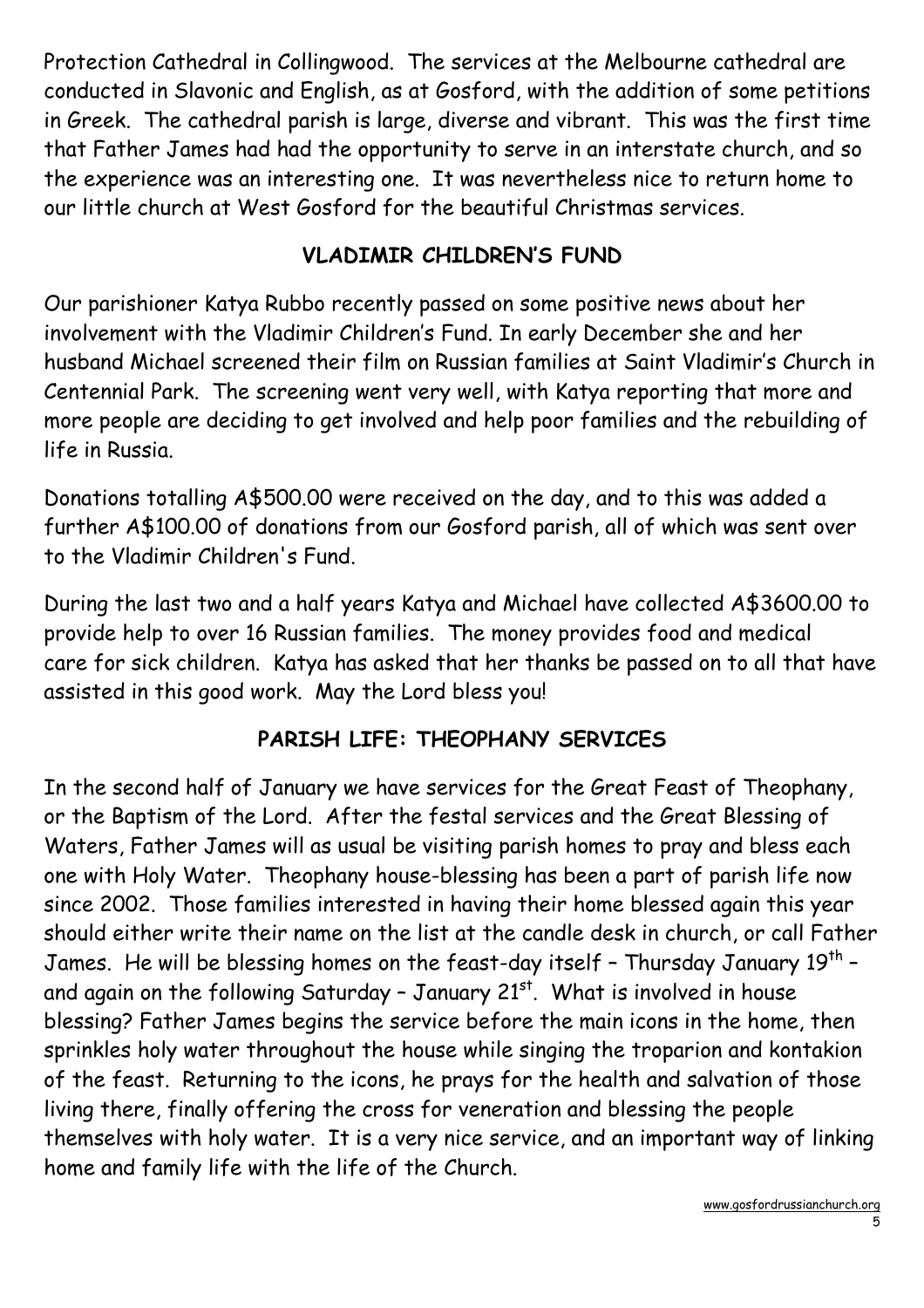#### PARISH LIFE: SERVICES IN JANUARY & FEBRUARY 2006

As January 2006 has 5 Sundays, the last Sunday in the month will be one on which the Divine Liturgy is served entirely in English. Matushka Marie will lead the Englishlanguage choir, as usual.

On Saturday February 4<sup>th</sup> and Sunday 5<sup>th</sup> there will be services for the Holy New Martyrs and Confessors of Russia, glorified by our Russian Church Abroad 25 years ago this year.

The service to Blessed Xenia scheduled for the evening of Sunday February 4<sup>th</sup> has been cancelled, as the need has arisen for Father James to travel to Sydney that afternoon.

On Tuesday February 14<sup>th</sup> and Wednesday February 15<sup>th</sup> there will be services for the Great Feast of the Meeting of the Lord. After Liturgy on Wednesday there will be the usual blessing of fruit, and also a blessing of candles according to the traditional practice of the church.

## READING: NEW ISSUES OF "WORD OF THE CHURCH" AND "THE VOICE"

New issues of the two official diocesan publications are available in church as of Sunday 15<sup>th</sup>. The January-February 2006 issue of the Russian-language journal "Word of the Church" («Церковное Слово») contains Archbishop Hilarion's Christmas Epistle, an epistle of the Synod of Bishops, Metropolitan Laurus' Epistle to the Australian-New Zealand Diocesan Conference, Christmas greetings from the various parishes and diocesan organisations, and various news items. One item of particular interest is the recent award of a doctorate (PhD) to Archpriest Michael Protopopov of the Dandenong Parish. Father Michael was awarded this degree by the Australian Catholic University for his dissertation "The Russian Orthodox Presence in Australia: The history of a church told from recently opened archives and previously unpublished sources". This is quite an achievement, and one in which both Father Michael himself and the wider church community can take pride. Our congratulations to Father Michael!

The December 2005 issue of "The Voice", the English-language Diocesan journal, is also now available. It contains some profitable spiritual reading in the form of an interview with an Athonite elder, Fr Dionysius. Additional articles concern tithing (the practice of setting aside 10% of one's income for the church) and contemporary paganism.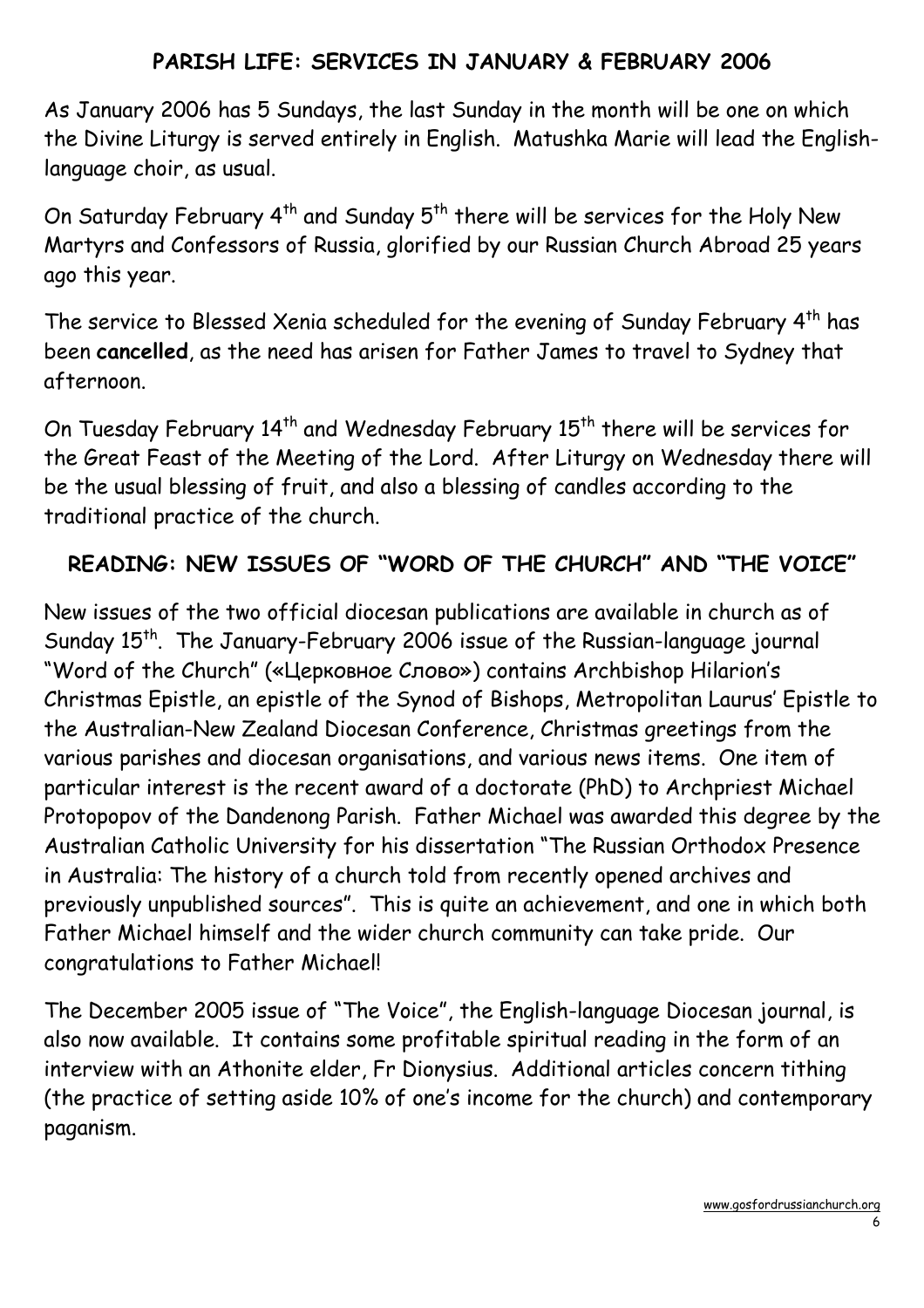# POSTGRADUATE RESEARCH PROJECT: "A COMPARISON OF RUSSIAN ORTHODOX TRADITIONS IN SYDNEY AND IN MOSCOW"

Father James was recently asked for assistance by Marina Lobastov, a longstanding friend of the parish and one of the stars of the 2005 fundraising concert at the Russian Club. Marina is undertaking studies at Macquarie University towards her Masters' degree. Marina's topic of research is "A comparison of Russian Orthodox Traditions in Sydney and in Moscow". "The aim", she writes, "is to ascertain the differences and similarities that have developed from the separation in space and time of two cultural groups from one origin. At a time when political differences are no longer an issue, I aim to explore the changes that have arisen and the new traditions which have grown and the role which the church now plays in the lives of those who consider themselves to be Russian Orthodox".

Marina has forwarded a questionnaire that she would like interested individuals to complete before spending about an hour with her discussing various aspects of their faith and outlook. An audio recorder will be used with the participant's permission to assist in the collection of data. The material will be analysed and comparisons between the two cities will be drawn. It will be interesting to read her findings, and to see what extent Russian Orthodoxy has taken on certain characteristics in the context of life in Australia. Parishioners are encouraged to support Marina in her interesting and valuable topic of study. To this end, the questionnaires will shortly be made available at the candle desk in church. Electronic copies can be obtained by mailing info@gosfordrussianchurch.org or Marina herself at marinal@usyd.edu.au.

#### PARISH LIFE: WEBSITE

With the New Year (and a new digital camera) comes a resolution by those involved to keep the website updated each week with news items and photographs. Parishioners are encouraged to keep an eye on the site, and also to have a look at the recent changes to the site content. A number of people outside the parish have remarked favourably on the site, which now has extra information about the composition of the parish, parish life, and Orthodox divine services.

#### PARISH LIFE: PARISH COUNCIL AND AGM NEWS

The parish council last met in December. The January parish council meeting has been postponed until Tuesday January 31<sup>st</sup>, at which time there will be a combined January-February meeting. As we settle into "regular" parish life the parish council finds itself with a little less to think about than at times in the past, and so can afford to take a short break.